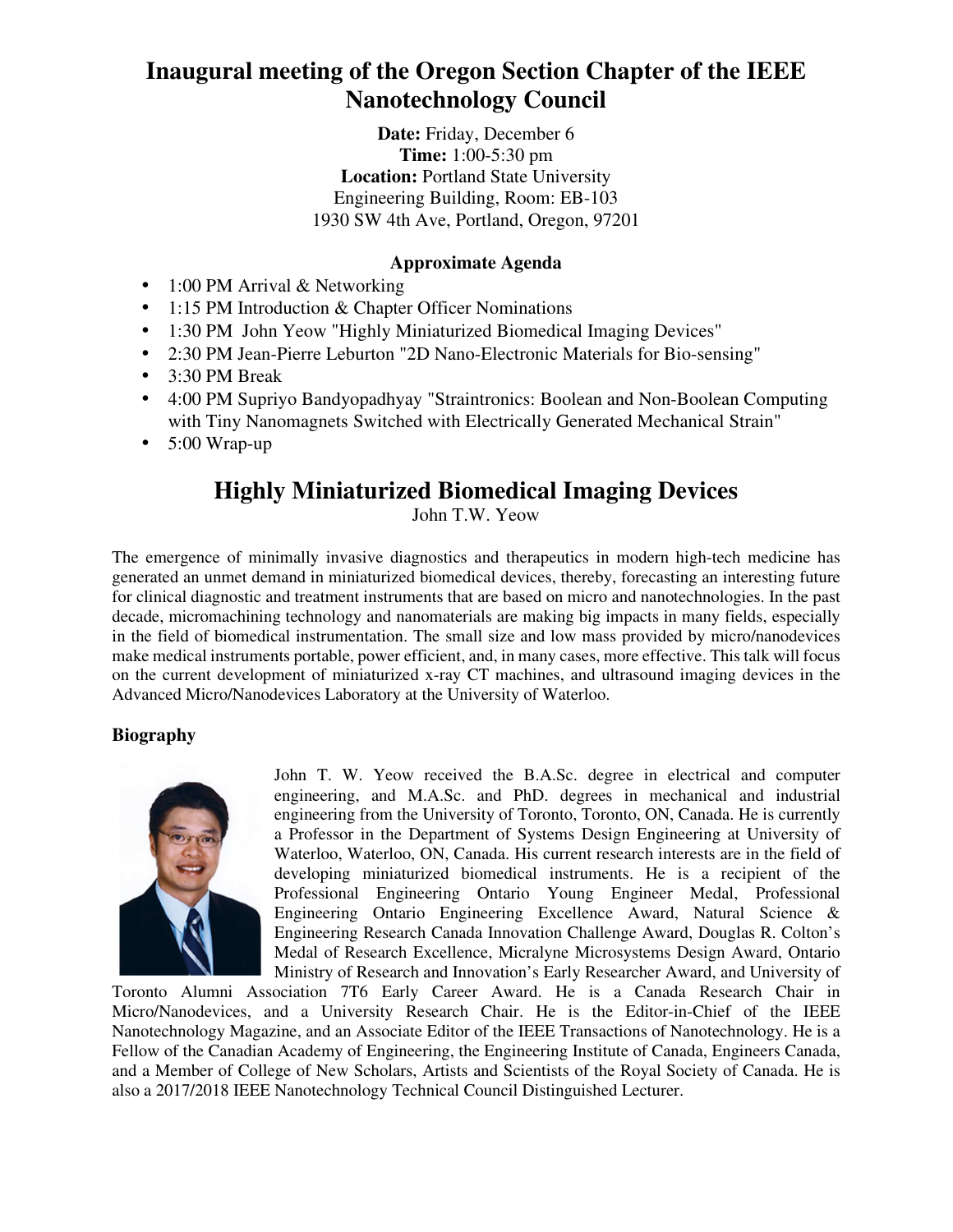### **2D Nano-Electronic Materials for Bio-sensing**

Jean-Pierre Leburton G. Stillman Professor of Electrical and Computer Engineering University of Illinois at Urbana-Champaign. Urbana Il 6180, USA

The last two decades have experienced rapid technological developments in the search of cheap and high accuracy devices for fast bio-molecular identification. In the realm of DNA and protein sequencing, there has been an increasing interest in the use of nanopores in solid-state materials because of their distinct advantage over biological pores in terms of flexibility in pore design and mechanical strength. Twodimensional (2D) solid state materials such as graphene and Molybdenum di-sulphide (MoS2) in particular have attracted attention because of their atomically thin layered structure and electrically active characteristics, predisposing them to offer single base resolution and simultaneously multiple modalities of detecting biomolecular translocation. 2D nanopore devices promise seamless integration with semiconductor electronics and are poised to revolutionize a variety of technologies such as genomics, pointof-care diagnostics and digital data storage to name a few.

The past year has witnessed a flurry of activity to experimentally realize nanopore Field Effect Transistors (FETs) and understand the fundamental sensing mechanism in such devices. Currently, the dominant consensus from theoretical calculations has involved the electrostatic modulation of the FET current due to the translocating biomolecules. In this talk, we review and provide insights into this sensing principle by modeling the electron flow through 2D material nanopore FETs. We describe a method to systematically characterize nanopores FETs by contrasting the changes in the FET behavior before-and-after nanopore drilling and DNA translocation. We outline measurable predictions of high-resolution FET based sensing of DNA-protein complexes and damaged DNA. We compare these FET signals to the corresponding ionic current signals calculated from all-atom Molecular dynamics simulations. Further, we also outline possible techniques to improve the detection SNR by augmenting pore and device design with statistical signal processing algorithms. Finally, we propose a scalable device design of nanopore FETs to detect and identify translocations of single-biomolecules in a massively parallel scheme.

#### **Biography**

Dr. Leburton joined the University of Illinois in 1981 from Germany, where he worked as a research scientist with the Siemens A.G. Research Laboratory in Munich. In 1992, he held the Hitachi LTD Chair on Quantum Materials at the University of Tokyo, and was a Visiting Professor in the Federal Polytechnic Institute in Lausanne, Switzerland in 2000. He is involved with research in nanostructures modeling and in quantum device simulation. His present research interest encompasses non-linear transport in quantum wires and carbon nanotubes, and molecular and bio-nanoelectronics

Professor Leburton is author and co-author of more than 300 technical papers in international journals and books, and served in numerous conferences committees. In 1993 he was awarded the title of "Chevalier dans l'Ordre des



Palmes Academiques " by the French Government. He is a Fellow of the Institute of Electrical and Electronic Engineers (IEEE), the American Physical Society (APS), the Optical Society of America (OSA), the American Association for the Advancement of Science (AAAS), the Electrochemical Society (ECS) and the Institute of Physics (IOP). He is also a member of the New York Academy of Science. In 2004 he was the recipient of the ISCS Quantum Device Award, and of the Gold medal for scientific achievement by the Alumnus association of the University of Liege, Belgium. He is a Distinguished Lecturer for the IEEE Nanotechnology Council. In 2011 he was elected to Royal Academy of Sciences of Belgium.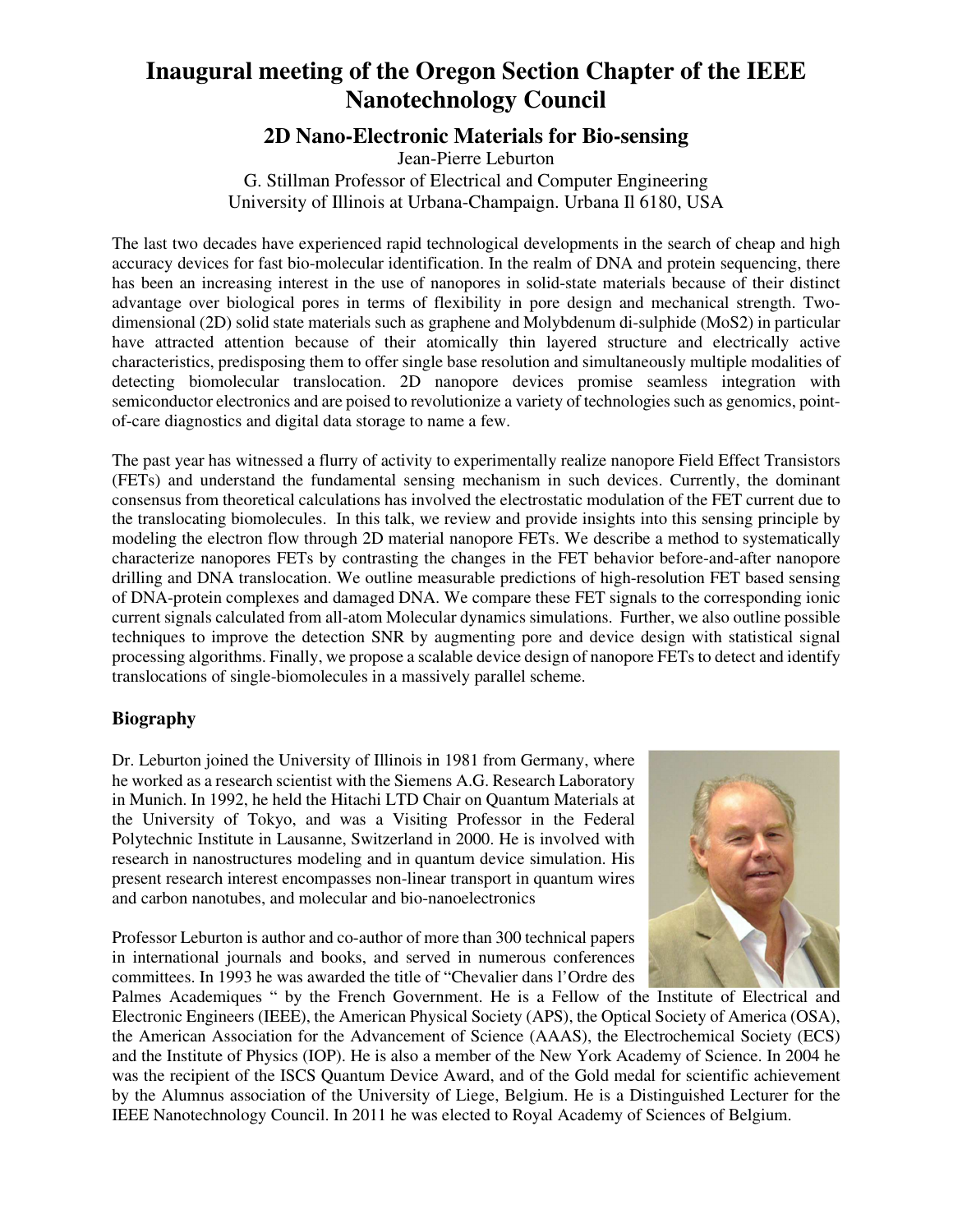### **Straintronics: Boolean and Non-Boolean Computing with Tiny Nanomagnets Switched with Electrically Generated Mechanical Strain**

Supriyo Bandyopadhyay Commonwealth Professor, Electrical and Computer Engineering Virginia Commonwealth University, Richmond, VA 23284, USA

The impending demise of Moore's law that has guided and sustained the electronics industry for the last five decades has prompted many new ideas that articulate novel devices and paradigms for computing and signal processing. Notable among them is "straintronics" that envisions replacing transistor switches with bistable multiferroic nanomagnets which can be switched between two stable magnetization states (encoding binary bits 0 and 1) with electrically generated mechanical strain. Both theory and experiments suggest that the energy dissipated in straintronic switching can be less than 10 aJ (while switching in  $\sim$ 1) ns), which would make these switches at least an order of magnitude more energy-efficient than state of the art transistors (e.g. the 14-nm FINFET).

A spintronic switch consists of a magnetostrictive nanomagnet elastically coupled to an underlying piezoelectric substrate. Application of a voltage to the piezoelectric generates strain in the nanomagnet and switches its magnetization via the Villari effect. We have demonstrated memory elements, elementary Boolean logic gates and Bennett clocking with straintronic switches. These experiments have revealed that while straintronic switches are extremely energy-efficient  $(-4 \text{ aJ of switching energy})$ , they are also relatively error-prone, which may inhibit logic applications. Consequently, we have focused on non-Boolean computing and signal processing including neuromorphic, stochastic (restricted Boltzmann machines), belief networks, bit comparators, ternary content addressable memory, image processors and analog multipliers. We have experimentally demonstrated a number of straintronic platforms including a hardware emulator of simulated annealing, a sub-wavelength acoustic antenna actuated by the giant spin Hall effect and a spin-wave generator (with rich power and phase profiles of the confined spin waves) excited by a surface acoustic wave in a single nanomagnet. This talk will describe these results.



Atomic force micrograph of arrays of dipole-coupled nanomagnets of lateral dimension ~ 200 nm fabricated on a piezoelectric PMN-PT substrate in the speaker's lab that emulated simulated annealing when excited by time-varying strain pulses..





Spin waves excited in a single elliptical Co nanomagnet of major axis 190 nm and minor axis 186 nm excited by a surface acoustic wave (SAW) in the underlying piezoelectric substrate. The SAW is generated by ultrashort (100 fs) laser